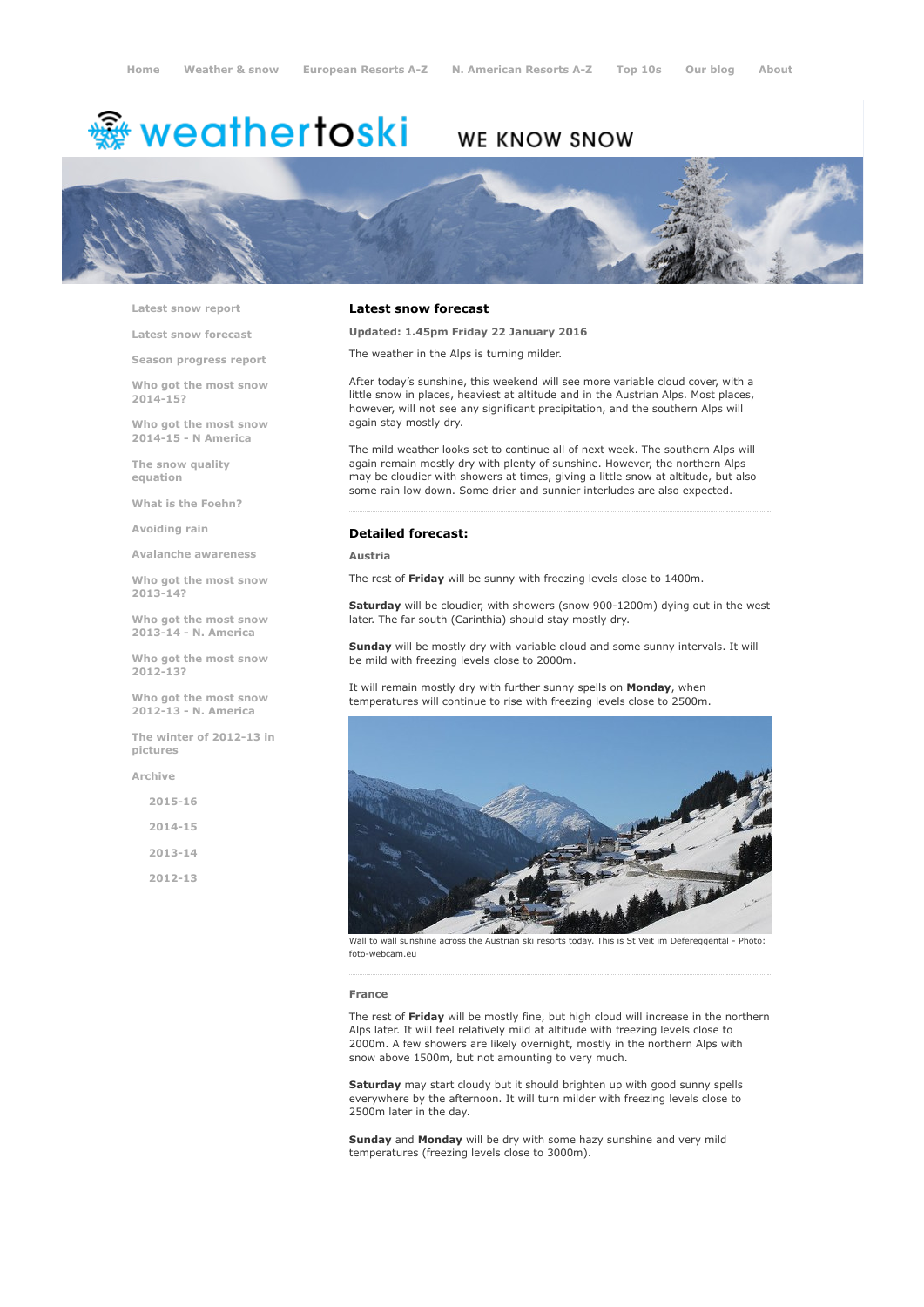

[Contact](http://www.weathertoski.co.uk/about-1/contact-us/) us and we'll do our best to answer it...

E: [info@weathertoski.co.uk](mailto:fraser@weathertoski.co.uk)

T: +44 (0)20 3151 3154



Mostly sunny today in La Rosière, but a few light snow flurries are possible overnight - Photo: winter.larosiere.net

#### **Italy**

The rest of Friday will be sunny with freezing levels close to 2000m in the far west, lower in the east.

On Saturday the western Alps may see some early cloud and a few flakes of snow close to the border regions, but it will soon brighten up with a mostly sunny afternoon expected (freezing levels reaching 2500m later). The central and eastern Italian Alps will be cooler, with more in the way of cloud, and the potential odd light snow flurry. Some sunshine is also possible, especially the further west you are later in the day.

Sunday and Monday will be fine, with good spells of sunshine and freezing levels close to 3000m in the west.



Sunny again today in Cervinia, with very little new snow expected in the next few days - Photo: cervinia.it

#### Switzerland

The rest of Friday will be mostly sunny with just a little high cloud in the north and west later. Freezing levels will range from about 1500m in the east to 2500m in the west. Some showers will reach the western Swiss Alps in the evening, spreading east overnight (snow 1500m). The far south should stay dry.

Saturday will start cloudy with a few showers (snow 1000-1400m), lingering for a while in the north-eastern Swiss Alps but quickly dying out further west, where sunny spells are expected to develop. The south should again stay mostly dry and bright all day.

Sunday and Monday should be dry with plenty of sunshine, though perhaps rather hazy at times. It will also be very mild, with freezing levels close to 3000m in the west.